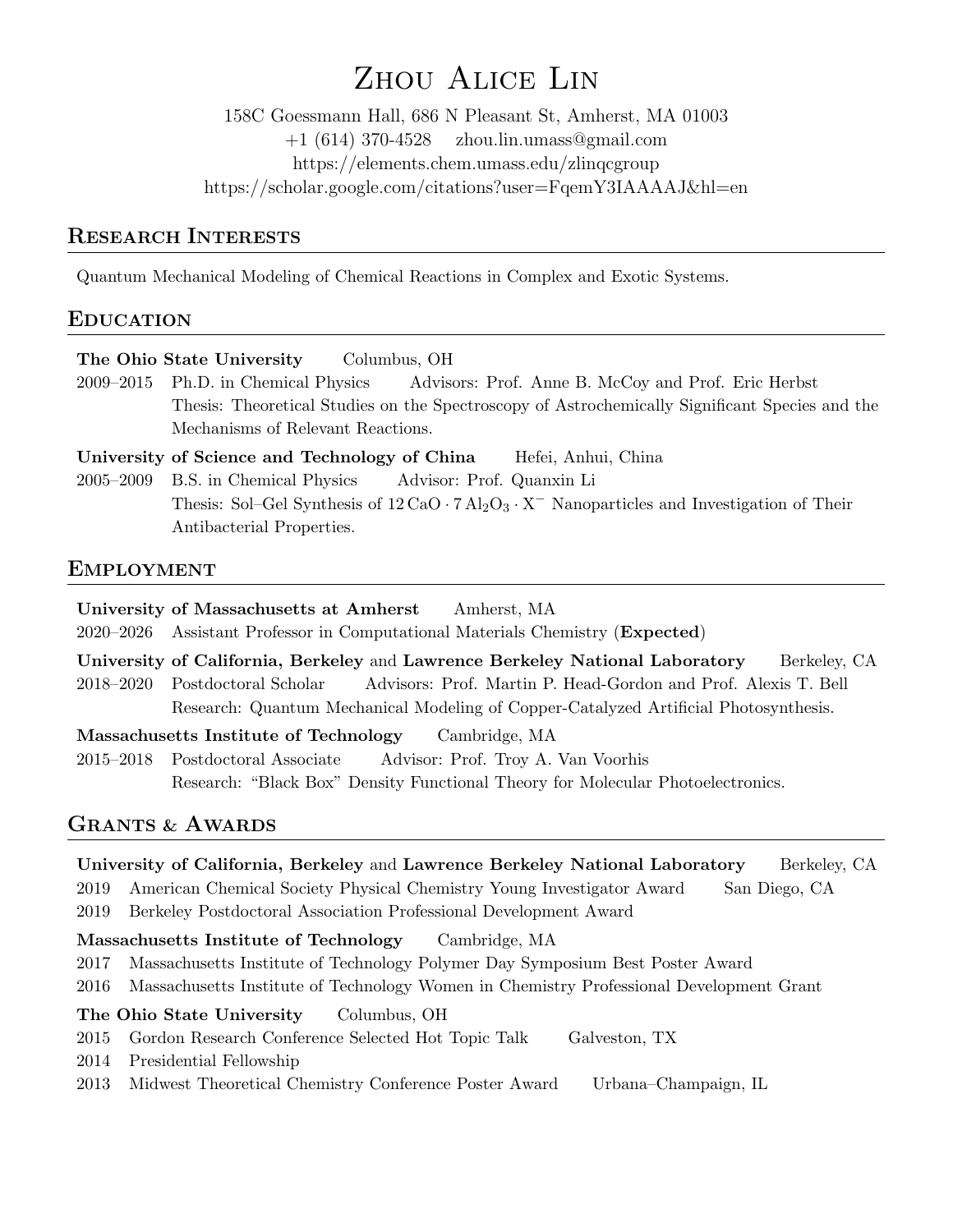#### University of Science and Technology of China Hefei, Anhui, China

- 2009 Excellent Undergraduate Graduation Award
- 2009 Outstanding Bachelor's Thesis Award
- 2008 Outstanding Undergraduate Research Award
- 2008 Excellent Undergraduate Scholarship (Silver and Bronze Awards)
- 2007 Undergraduate Research Contest in Experimental Physics (2nd Place)

## RESEARCH EXPERIENCE

University of California, Berkeley and Lawrence Berkeley National Laboratory Berkeley, CA With Prof. Martin P. Head-Gordon and Prof. Alexis T. Bell Joint Center for Artificial Photosynthesis

- 2018–2020 Developed multi-scale simulation methods for electrocatalyzed  $CO_2$  reduction reactions.
	- Designed copper-based electrocatalysts for the  $CO<sub>2</sub>$  reduction reactions.
	- Deciphered synthetic mechanisms of  $C_3$  products from  $CO_2$  reduction reactions.

#### Massachusetts Institute of Technology Cambridge, MA

With Prof. Troy A. Van Voorhis Eni–MIT Solar Frontier Center & MIT–Harvard Center for Excitonics 2015–2018 • Developed non-empirical density functionals for improved accuracy of excited states.

- Designed the inexpensive data-driven algorithm for accurate predictions of quantum yields.
- Predicted electronic structures and dynamics for inter- and intra-molecular singlet fissions.
- Designed organic semiconductors with desired photochemical or electrochemical properties.

#### The Ohio State University Columbus, OH

#### With Prof. Anne B. McCoy (Now at University of Washington)

2011–2015 • Calculated rovibrational spectra and proton transfer dynamics of  $H_5^+$ .

- Decoded the effects of large amplitude motions of  $H_5^+$  in spectroscopy and dynamics.
- Developed diffusion Monte Carlo approaches for rovibrational excited states.
- Derived complete nuclear permutation-inversion symmetry for  $H_5^+$ .
- With Prof. Eric Herbst (Now at University of Virginia) Center for Chemistry of the Universe
- 2010–2011 Proposed gas-phase mechanisms for interstellar propene.

#### University of Science and Technology of China Hefei, Anhui, China

With Prof. Quanxin Li Anhui Province Key Laboratory of Biomass Clean Energy

2007–2009 • Developed sol–gel synthesis of polycrystalline  $12 \text{ CaO} \cdot 7 \text{ Al}_2\text{O}_3 \cdot \text{X}^-$  nanoparticles.

• Evaluated antibacterial properties of  $12 \text{ CaO} \cdot 7 \text{ Al}_2\text{O}_3 \cdot \text{X}^-$  nanoparticles.

## PUBLICATIONS

<sup>∗</sup>As First or Co-First Author †As Corresponding Author

- 20 Published
- [1] Zhou Lin<sup>\*</sup>, Alexander W. Kohn, and Troy Van Voorhis. Toward Prediction of Nonradiative Decay Pathways in Organic Compounds II: Two Internal Conversion Channels in BODIPYs. J. Phys. Chem.  $C$  124(7):3925-3938, 2020
- [2] Alexander W. Kohn, Zhou Lin<sup>\*</sup>, and Troy Van Voorhis. Toward Prediction of Nonradiative Decay Pathways in Organic Compounds I: The Case of Naphthalene Quantum Yields. J. Phys. Chem. C 123(25):15394–15402, 2019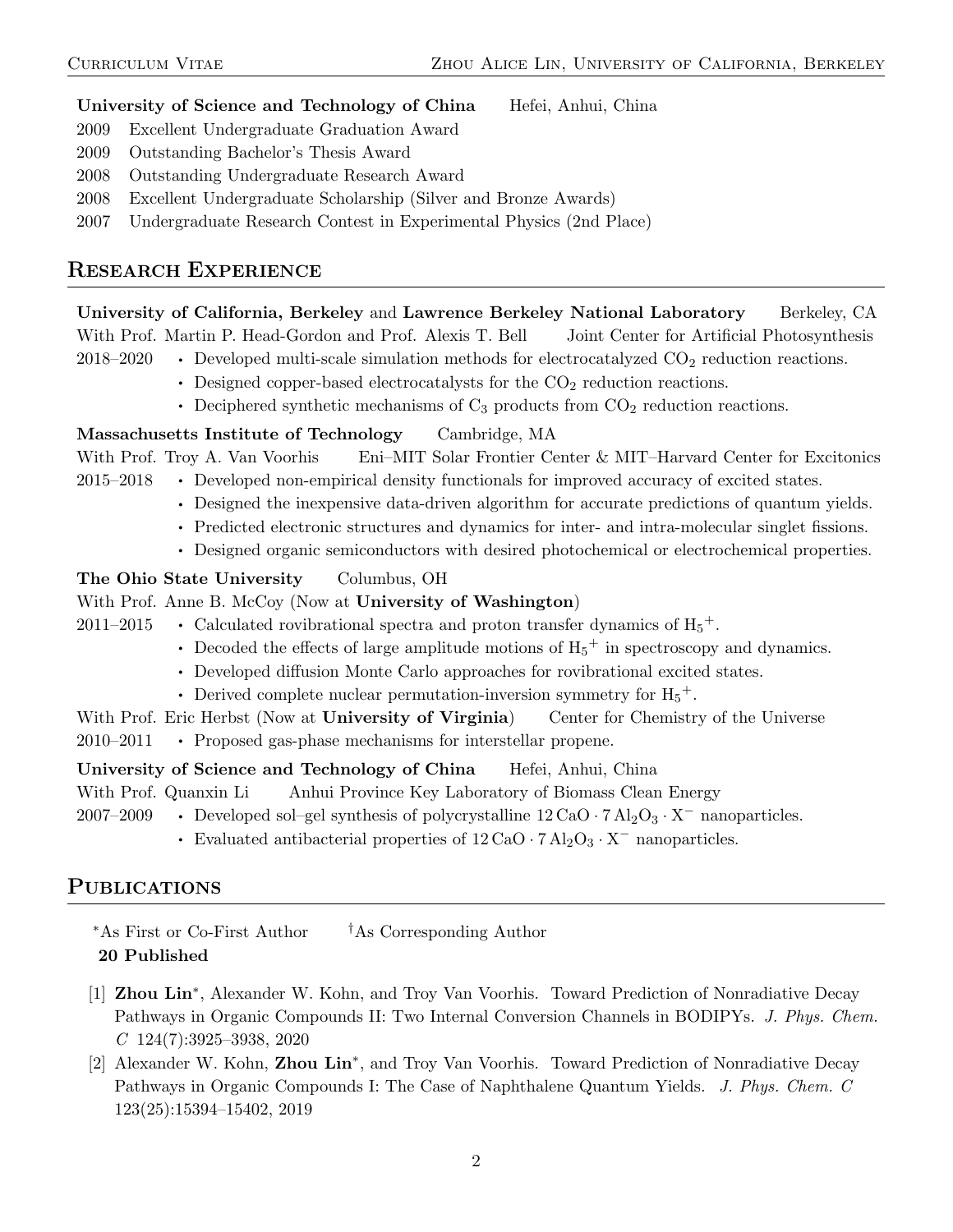- [3] Ezra L. Clark, Jonathan Wong, Alejandro J. Garza, Zhou Lin, Martin Head-Gordon, Alexis T. Bell. Explaining the Incorporation of Oxygen Derived from Solvent Water into the Oxygenated Products of CO Reduction over Cu. J. Am. Chem. Soc. 141(10):4191–4193, 2019
- [4] **Zhou Lin**<sup>\*</sup> and Troy Van Voorhis. Triplet Tuning: A Novel Family of Non-Empirical Exchange– Correlation Functionals. J. Chem. Theor. Comp. 15(2):1226–1241, 2019
- [5] Yoonseob Kim, Zhou Lin, Intak Jeon, Troy Van Voorhis, and Timothy M. Swager. Polyaniline Nanofiber Electrodes for Reversible Capture and Release of Mercury(II) from Water. J. Am. Chem. Soc. 140(43):14413–14420, 2018
- [6] Pan Wang, Sibo Lin, Zhou Lin, Martin D. Peeks, Troy Van Voorhis, and Timothy M. Swager. A Semiconducting Conjugated Radical Polymer: Ambipolar Redox Activity and Faraday Effect. J. Am. Chem. Soc. 140(34):10881–10889, 2018
- [7] Yinying Ren, Zhou Lin, Xianwen Mao, Wenda Tian, Troy Van Voorhis and T. Alan Hatton. Superhydrophobic, Surfactant-Doped, Conducting Polymers for Electrochemically Reversible Adsorption of Organic Contaminants. Adv. Funct. Mater. 28(32):1801466, 2018
- [8] Pan Wang, Intak Jeon, Zhou Lin, Martin D. Peeks, Suchol Savagatrup, Steven E. Kooi, Troy Van Voorhis, and Timothy M. Swager. Insights into Magneto-Optics of Helical Conjugated Polymers. J. Am. Chem. Soc. 140(20):6501–6508, 2018
- [9] Yunfei Zhang, Lev Bromberg, Zhou Lin, Paul Brown, Troy Van Voorhis, and T. Alan Hatton. Polydiacetylene Functionalized with Charged Termini for Device-Free Colorimetric Detection of Malathion. J. Colloid Interface Sci. 528(1):27–35, 2018
- [10] Tiecheng Zhou, Joshua J. Goings, and Zhou Lin<sup>†</sup>. Viewpoints on the 2016 Theory and Applications of Computational Chemistry Conference (Invited). J. Phys. Chem. A 120(43):8485–8487, 2016
- [11] **Zhou Lin**<sup>\*,†</sup>. Group Theoretical Analysis of the  $H_3^+ + H_2 \longleftrightarrow H_5^+$  Reaction. *J. Molec. Spect.* 324(1):36–47, 2016
- [12] **Zhou Lin**<sup>\*</sup> and Anne B. McCoy. Probing the Relationship between Large-Amplitude Motions in  $H_5$ <sup>+</sup> and Proton Exchange between  $H_3^+$  and  $H_2$ . *J. Phys. Chem. A* 119(50):12109–12118, 2015
- [13] Melanie L. Marlett, **Zhou Lin**, and Anne B. McCoy. Rotation/Torsion Coupling in  $H_5^+$ ,  $D_5^+$ ,  $H_4D^+$ and  $HD_4^+$  Using Diffusion Monte Carlo. *J. Phys. Chem. A*  $119(35):9405-9413$ ,  $2015$
- [14] János Sarka, Csaba Fábri, Tamás Szidarovszky, Attila G. Császár, Zhou Lin, and Anne B. McCoy. Modelling Rotations, Vibrations, and Rovibrational Couplings in Astructural Molecules – A Case Study Based on the  $H_5^+$  Molecular Ion (Invited). *Mol. Phys.* 113(13–14):1873–1883, 2015
- [15] **Zhou Lin<sup>\*</sup>** and Anne B. McCoy. The Role of Large-Amplitude Motions in the Spectroscopy and Dynamics of  $H_5^+$ . J. Chem. Phys. 140(11):114305, 2014
- [16] **Zhou Lin**<sup>\*</sup> and Anne B. McCoy. Investigation of the Structure and Spectroscopy of  $H_5$ <sup>+</sup> Using Diffusion Monte Carlo. J. Phys. Chem. A 117(46):11725–11736, 2013
- [17] Zhou Lin<sup>\*</sup>, Dahbia Talbi, Evelyne Roueff, Eric Herbst, Nadine Wehres, Callie A. Cole, Zhibo Yang, Theodore P. Snow, and Veronica M. Bierbaum. Can Interstellar Propene  $(CH_3CHCH_2)$  be Formed via Gas-Phase Reactions? Astrophys. J. 765(2):80, 2013
- [18] **Zhou Lin**<sup>\*</sup> and Anne B. McCoy. Signatures of Large-Amplitude Vibrations in the Spectra of  $H_5$ <sup>+</sup> and D<sup>5</sup> <sup>+</sup>. J. Phys. Chem. Lett. 3(24):3690–3696, 2012
- [19] Jian-Qiu Sun, Lu Gong, Jing Shen, Zhou Lin, and Quan-Xin Li. Sol–Gel Preparation of Porous C12A<sup>7</sup> · Cl<sup>−</sup> Crystals. Acta Phys.-Chim. Sin. 26(3):795–798, 2010
- [20] Lu Gong, Zhou Lin, Shen Ning, Jianqiu Sun, Jing Shen, Youshifumi Torimoto, and Quanxin Li.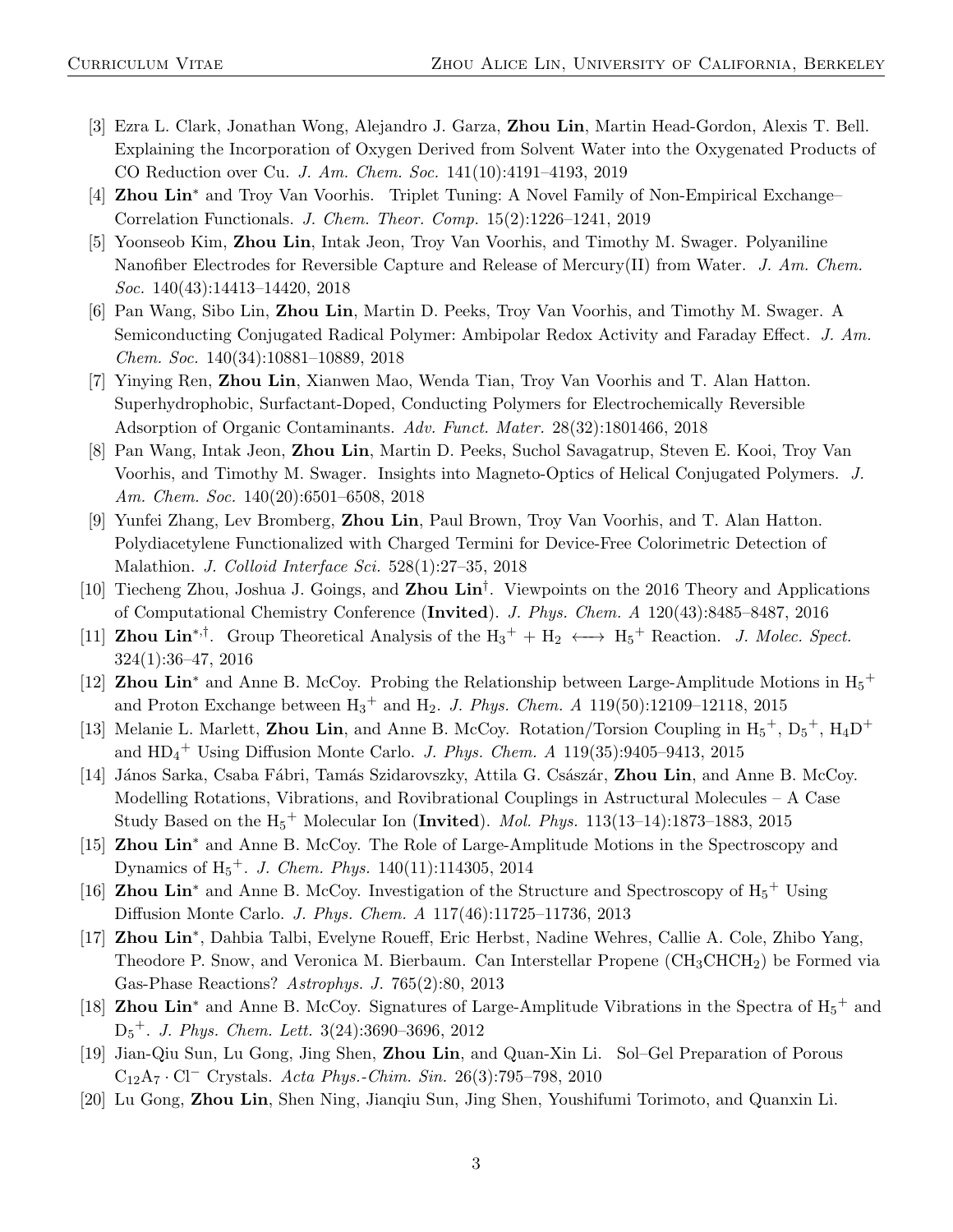Synthesis and Characteristics of the  $C_{12}A_7 \cdot 0^-$  Nanoparticles by Citric Acid Sol–Gel Combustion Method. Mater. Lett. 64(11):1322–1324, 2010

#### 1 Under Review

[21] S.R. Alfarano, S. Pezzotti1, F. Sebastiani, C.J. Stein, Z. Lin, S. Funke, C. Hoberg, I. Kolling, C.Y. Ma, K. Mauelshagen, T. Ockelmann, G. Schwaab, L. Fu, J.-B. Brubach, P. Roy, M. Head-Gordon, K. Tschulik, M.-P. Gaigeot, and M. Havenith. Double Layer at an Electrified Interface: Water Matters. Submitted to Science

#### PRESENTATIONS

#### 43 Oral Presentations

- [1] Quantum Chemistry for Complex and Exotic Systems (Invited). University of Georgia, Faculty Candidate Seminar, Athens, GA, 03/2020
- [2] Quantum Chemistry for Complex and Exotic Systems (Invited). Queens College, City University of New York, Faculty Candidate Seminar, Flushing, NY, 02/2020
- [3] Quantum Chemistry for Complex and Exotic Systems (Invited). University of California, Riverside, Faculty Candidate Seminar, Riverside, CA, 02/2020
- [4] Quantum Chemistry for Complex and Exotic Systems (Invited). University of Massachusetts Amherst, Faculty Candidate Seminar, Amherst, MA, 01/2020
- [5] Quantum Chemistry for Complex and Exotic Systems (Invited). Montana State University, Faculty Candidate Seminar, Bozeman, MT, 12/2019
- [6] Quantum Chemistry for Complex and Exotic Systems (Invited). The University of Texas at Dallas, Faculty Candidate Seminar, Richardson, TX, 12/2019
- [7] Quantum Chemistry for Complex and Exotic Systems (Invited). The Pennsylvania State University, Faculty Candidate Seminar, University Park, PA, 12/2019
- [8] Quantum Chemistry for Complex and Exotic Systems (Invited). Emory University, Faculty Candidate Seminar, Atlanta, GA, 11/2019
- [9] Quantum Chemistry for Complex and Exotic Systems (Invited). Tufts University, Faculty Candidate Seminar, Medford, MA, 11/2019
- [10] Two-Dimensional Composites as Carbon Dioxide Reduction Catalysts: A Computational Design. American Institute of Chemical Engineers Annual Meeting, Orlando, FL, 11/2019
- [11] Formation of  $C_2$  and  $C_3$  Molecules in  $CO_2$  Reduction Reaction: A Computational Exploration. American Institute of Chemical Engineers Annual Meeting, Orlando, FL, 11/2019
- [12] Quantum Chemistry for Complex and Exotic Systems (Invited). Mississippi State University, Faculty Candidate Seminar, Mississippi State, MS, 11/2019
- [13] CO<sup>2</sup> Reduction Reactions in Artificial Photosynthesis: A Computational Exploration (Invited). Haverford College, Faculty Candidate Seminar, Haverford, PA, 10/2019
- [14] Computationally Aided Design of Copper-Based Two-Dimensional Composites as Alternative, Active Carbon Dioxide Reduction Catalysts (Physical Chemistry Young Investigator Award). American Chemical Society National Meeting & Exposition, San Diego, CA, 08/2019
- [15] Formation Pathways to Three-Carbon Products from Carbon Dioxide Reduction Reactions Electrochemically Catalyzed by Metallic Copper Surfaces. American Chemical Society National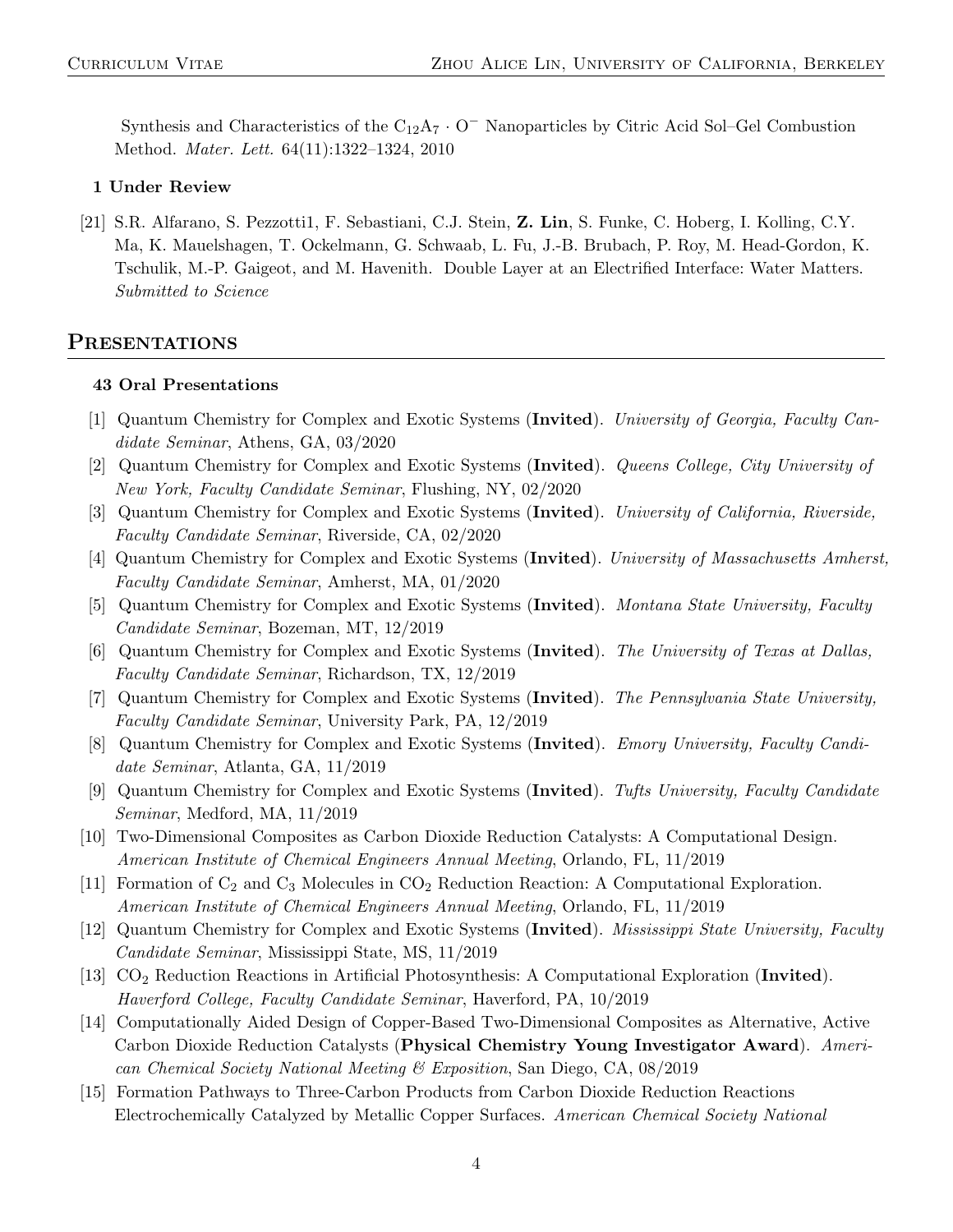Meeting & Exposition, San Diego, CA, 08/2019

- [16] New Directions for Theoretical Models of  $CO_2RR$  New Materials, New Mechanisms, and New Methods Joint Center for Artificial Photosynthesis Theory Workshop, Stanford, CA 12/2018
- [17] Understanding Quantum Yields in Naphthalenes and Boron-Dipyrromethenes: Towards a Prediction of Non-Radiative Decay Pathways in Organic Optoelectronic Materials. American Chemical Society National Meeting & Exposition, Boston, MA 08/2018
- [18] Theoretical Molecular Spectroscopy for Astrochemical Species and Organic Semiconductors (Invited). Boston University, Special Physical Chemistry Seminar, Boston, MA, 06/2018
- [19] Triplet-Tuning: A Novel Non-Empirical Construction Scheme of Exchange Functionals (Selected Contributed Talk). Midwest Theoretical Chemistry Conference, Chicago, IL, 06/2018
- [20] Energetics and Couplings in Oligoacene-Based Singlet Fission: Efficient and Accurate Density Functional Theory Tells the Story. International Symposium on Molecular Spectroscopy, Urbana– Champaign, IL, 06/2018
- [21] Understanding Quantum Yields in Naphthalenes and Boron-Dipyrromethenes: Towards a Prediction of Non-Radiative Decay Pathways in Organic Optoelectronic Materials. *International Symposium on* Molecular Spectroscopy, Urbana–Champaign, IL, 06/2018
- [22] Theoretical Molecular Spectroscopy for Astrochemical Species and Organic Semiconductors (Invited). University of California, Merced, Special Theory Seminar, Merced, CA, 06/2018
- [23] Intramolecular Singlet Fission Dynamics. MIT–Harvard Center for Excitonics All Hands Meeting, Cambridge, MA, 01/2018
- [24] Theoretical Molecular Spectroscopy for Astrochemical Species and Organic Semiconductors (Invited). University of Missouri, Faculty Candidate Seminar, Columbia, MO, 01/2018
- [25] Theoretical Molecular Spectroscopy for Astrochemical Species and Organic Semiconductors (Invited). Wayne State University, Faculty Candidate Seminar, Detroit, WI, 12/2017
- [26] Photochemical Dynamics for Intramolecular Singlet Fission in Covalently-Bound Pentacene Dimers (Invited). Materials Day Symposium 2017 Poster Preview Session, Cambridge, MA, 10/2017
- [27] Photochemical Dynamics for Intramolecular Singlet Fission in Covalently-Bound Pentacene Dimers. American Chemical Society National Meeting  $\mathcal C$  Exposition, Washington D.C., 08/2017
- [28] Photochemical Dynamics for Intramolecular Singlet Fission I: Energy Levels and Non-Adiabatic Couplings (Invited). International Symposium on Molecular Spectroscopy, Urbana–Champaign, IL, 06/2017
- [29] Triplet Tuning "Black-Box" Scheme for Constructing Density Functionals. International Symposium on Molecular Spectroscopy, Urbana–Champaign, IL, 06/2017
- [30] Optimally-Tuned Hybrid Functionals for Excitonic Energies in Organic Semiconductors. MIT–Harvard Center for Excitonics All Hands Meeting, Cambridge, MA, 01/2017
- [31] "Black-Box" Theory for Photophysics and Photochemistry in Organic Electronics (Invited). The Ohio State University, Physical Chemistry Student Lecture Series, Columbus, OH, 11/2016
- [32] Group Theoretical Analysis for Energetically Feasible Permutation of Protons in the  $H_3^+ + H_2 \longleftrightarrow$  $H_5$ <sup>+</sup> Reaction (Invited). 60 Years of Molecules, Motion and Matrix Elements, Gaithersburg, MD, 06/2016
- [33] Can We Predict Quantum Yields for Fluorescent Dyes Using Excited State Density Functional Theory? International Symposium on Molecular Spectroscopy, Urbana–Champaign, IL, 06/2016
- [34] Energetically Feasible Proton Permutations in the Photodissociation of  $H_5^+$  (Invited). International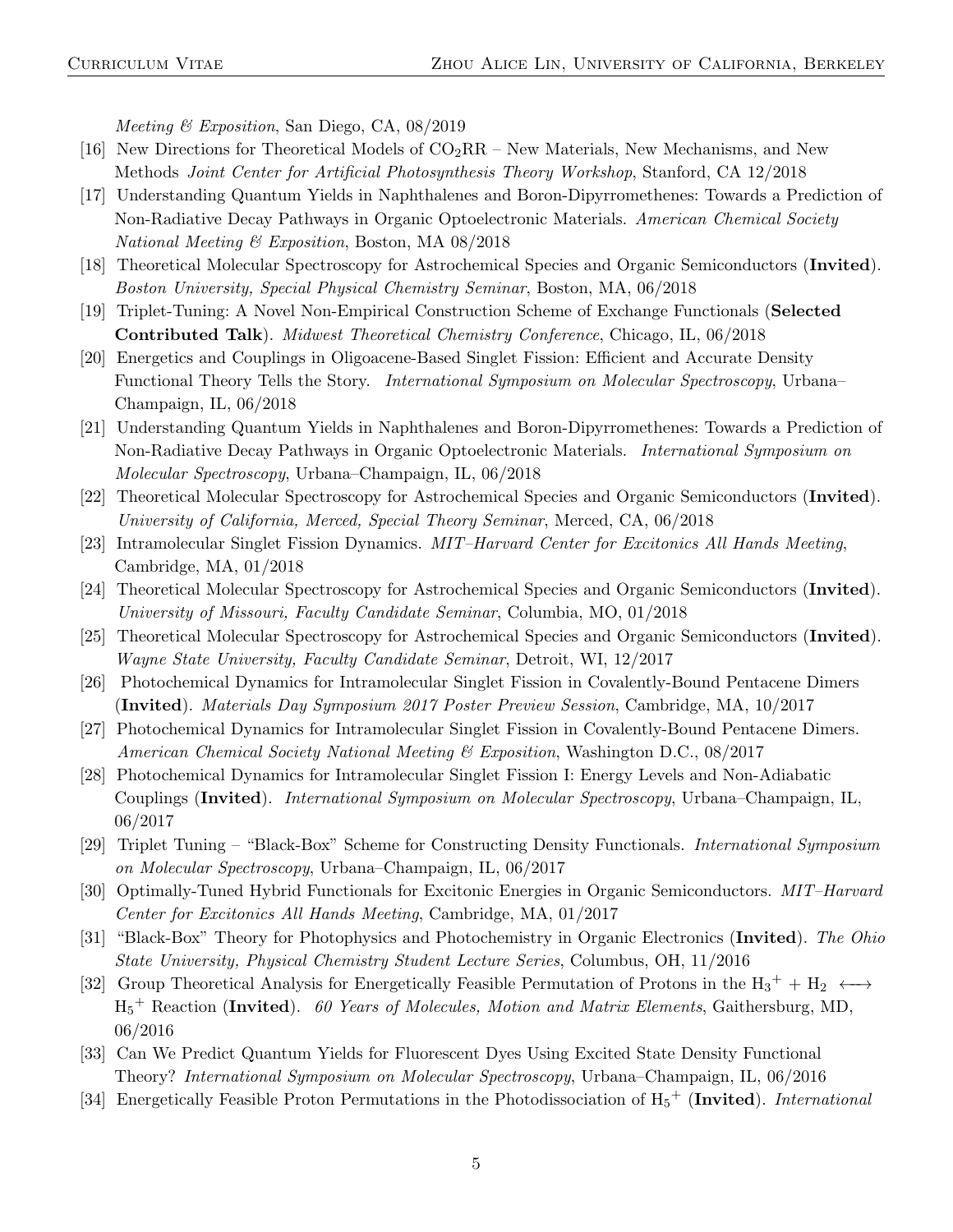Symposium on Molecular Spectroscopy, Urbana–Champaign, IL, 06/2016

- [35] Prediction of Quantum Yields for Fluorescent Dyes Using DFT-Based Approach. Eni–MIT Solar Frontier Center All Hands Meeting, Cambridge, MA, 03/2016
- [36] Theoretical Studies of Singlet Fission in Polyacenes. Eni–MIT Solar Frontier Center All Hands Meeting, Cambridge, MA, 09/2015
- [37] Large Amplitude Motions and Feasible Proton Permutations in the Spectroscopy and Dynamics of  $H_5^+$ . American Chemical Society National Meeting & Exposition, Boston, MA, 08/2015
- [38] The Role of Large Amplitude Motions in the Rotation/Torsion Coupling in  $H_5^+$  (**Selected Hot** Topic Talk). Gordon Research Conference on Gaseous Ions, Galveston, TX, 02/2015
- [39] Roles of Large Amplitude Motions in the Proton Transfer Reaction  $H_2 + H_3^+ \longleftrightarrow H_5^+ \longleftrightarrow H_3^+$ + H2. International Symposium on Molecular Spectroscopy, Urbana–Champaign, IL, 06/2014
- [40] Investigation of Large-Amplitude Motions of  $H_5^+$  in the Proton Transfer Reaction between  $H_3^+$  and H2. International Symposium on Molecular Spectroscopy, Urbana–Champaign, IL, 06/2013
- [41] A Story of the Spectroscopy of  $H_5^+$  (Invited). The Ohio State University, Physical Chemistry Student Lecture Series, Columbus, OH, 02/2013
- [42] Diffusion Monte Carlo Studies of the Ground-State Energetics and Structures of  $H_5^+$  and Its Deuterated Isotopologues. *International Symposium on Molecular Spectroscopy*, Urbana–Champaign, IL, 06/2012
- [43] Chemistry of Gas Phase in the Universe and Formation of Interstellar Propylene (CH3CH−−CH2) (Invited). The Ohio State University, Physical Chemistry Student Lecture Series, Columbus, OH, 10/2011

#### 19 Poster Presentations

- [44] Triplet Tuning: A Novel Family of Non-Empirical Exchange–Correlation Functionals. American Chemical Society National Meeting & Exposition, San Diego, CA, 08/2019
- [45] Formation Mechanism of  $C_2$  and  $C_3$  Products Oxygen Incorporation,  $C_3$  Formation, and Composite Catalysts. Joint Center for Artificial Photosynthesis All Hands Meeting, Oxnard, CA, 02/2019
- [46] Photochemical Dynamics for Intramolecular Singlet Fission in Covalently-Bound Pentacene Dimers. American Institute of Chemical Engineers Annual Meeting, Minneapolis, MN, 10/2017
- [47] Quantum Models for Spectroscopy and Dynamics on Multiple Potential Surfaces. American Institute of Chemical Engineers Annual Meeting, Minneapolis, MN, 10/2017
- [48] Photochemical Dynamics for Intramolecular Singlet Fission in Covalently-Bound Pentacene Dimers. Materials Day Symposium 2017 Poster Session, Cambridge, MA, 10/2017
- [49] Photochemical Dynamics for Intramolecular Singlet Fission in Covalently-Bound Pentacene Dimers. American Chemical Society National Meeting & Exposition, Washington D.C., 08/2017
- [50] Non-Empirical Triplet Tuning A Novel Construction Scheme of Optimally-Tuned Density Functionals for Organic Semiconductors. American Conference on Theoretical Chemistry, Boston, MA, 07/2017
- [51] A New Magneto–Optic Material with Giant Faraday Rotation (Best Poster Award). MIT Polymer Day Symposium, Cambridge, MA, 04/2017
- [52] Can We Decipher the Mechanism for Singlet Fission in Polyacene Aggregates Using Density Functional Theory (DFT) Based Approaches? Merck–MIT Meet-up for Women Scientists and Engineers, Cambridge, MA, 09/2016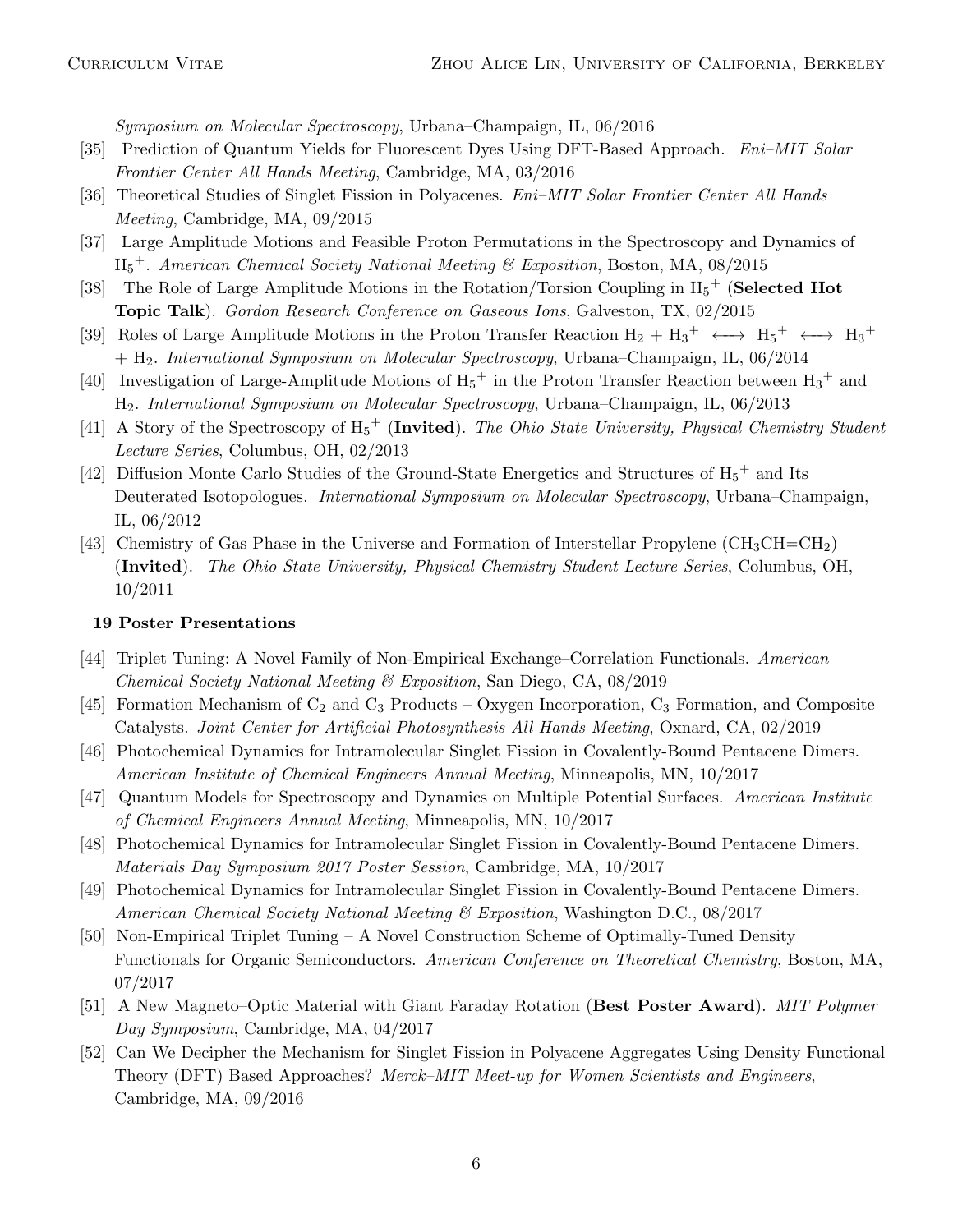- [53] Can We Decipher the Mechanism for Singlet Fission in Polyacene Aggregates Using Density Functional Theory (DFT) Based Approaches? Theory and Application of Computational Chemistry, Seattle, WA, 08/2016
- [54] Can We Decipher the Mechanism for Singlet Fission in Polyacene Aggregates Using Density Functional Theory (DFT) Based Approaches? Putting the Theory Back in Density Functional Theory Summer School, Los Angeles, CA, 08/2016
- [55] Large Amplitude Motions and Feasible Proton Permutations in the Spectroscopy and Dynamics of H<sup>5</sup> <sup>+</sup>. Gordon Research Conference on Gaseous Ions, Galveston, TX, 02/2015
- [56] The Role of Large Amplitude Motions in the  $H_2 + H_3^+ \longleftrightarrow H_5^+ \longleftrightarrow H_3^+ + H_2$  Reaction. American Conference on Theoretical Chemistry, Telluride, CO, 07/2014
- [57] Investigation of the Dynamics of the Proton Transfer Reaction between  $H_3^+$  and  $H_2$  through  $H_5^+$  as the Intermediate. William Lloyd Evans Lecture Poster Session, Columbus, OH, 09/2013
- [58] Investigation of Large-Amplitude Motions in the Spectroscopy of  $H_5^+$  and the Dynamics of the Proton Transfer Reaction between  $H_3$ <sup>+</sup> and  $H_2$  (Poster Award). Midwest Theoretical Chemistry Conference, Urbana–Champaign, IL, 05/2013
- [59] Diffusion Monte Carlo Studies of Energetics and Structures of  $H_5$ <sup>+</sup> Deuterated Isotopologues. William Lloyd Evans Lecture Poster Session, Columbus, OH, 09/2012
- [60] Diffusion Monte Carlo Studies of Structure and Energetics of  $H_5$ <sup>+</sup> and Its Deuterated Isotopologues. Midwest Theoretical Chemistry Conference, Madison, WI, 05/2012
- [61] Diffusion Monte Carlo Studies of the Ground-state Structure and Energetics of  $H_5^+$ . Gordon Research Conference on Molecular & Ionic Clusters, Ventura, CA, 01/2012
- [62] Formation of Interstellar Propylene (CH3CHCH2). Center for Chemistry of the Universe Site Review, Irvine, CA, 04/2011

## PATENTS

- [1] Quanxin Li, Lu Gong, Zhou Lin, Lixia Yuan, and Youshifumi Torimoto. Preparation Method of Polycrystal Nano Calcium Aluminum Oxide. China, CN101532176, 09/2009
- [2] Quanxin Li, Lu Gong, Zhou Lin, Lixia Yuan, and Youshifumi Torimoto. Antibacterial Application of Polycrystalline Nanometer Calcium–Aluminum Oxide. China, CN101518259, 09/2009

## PROFESSIONAL MEMBERSHIPS

|  | 2017–Present Member American Institute of Chemical Engineers            |
|--|-------------------------------------------------------------------------|
|  | 2015–Present Member American Association for the Advancement of Science |
|  | 2012–Present Member American Chemical Society                           |